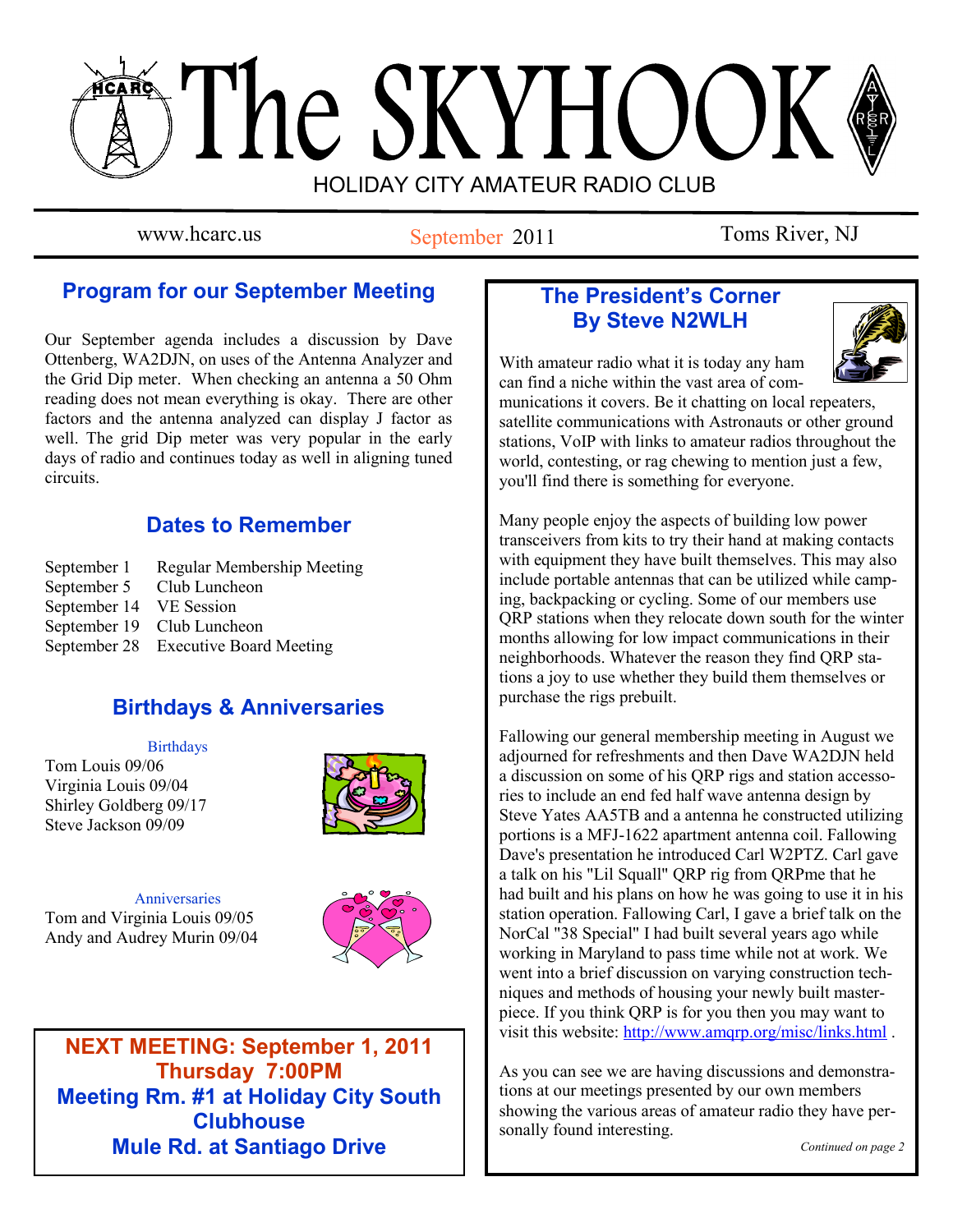#### *Continued from page 1 .*

If you have a subject you would like to discuss just let Dave know and he will fit you into the discussion schedule. Next month Dave will discuss and present ways to use a MFJ antenna analyzer to include additional uses other than just finding out your antenna's resonant frequency along with the use of the venerable grid dip meter.

The very best 73, Steve Jackson N2WLH

## **Ham Radio Sample Tests By Hamilton Carter KD0FNR**

Hi,

I just saw the Holiday City ARC on the [arrl.org](http://arrl.org/) web site and I noticed that you offer help for newcomers. I've written a set of free online FCC ham radio license exam practice tests at<http://copaseticflows.appspot.com/hamtest> that I'm hoping hams will find useful. There are randomly generated practice exams for all three license classes in the U.S. as well as for the Canadian and New Zealand ham radio exams.

Online help topics are provided for many of the exam questions. The list of help topics is constantly growing as I get time to add to it.

Users can track their test scores, as well as a count of how many of the question pool questions they've practiced over time. In addition to random practice exams, users can automatically practice exams with questions they haven't seen yet in each sub-element group, or questions they haven't gotten correct in each sub-element group. There are also embeddable versions of the practice exams that you can add to your clubs own web pages. These are available at:

#### <http://goo.gl/OC1b7>

Please let me know if you find it handy, or if you think of any ways to make it better. Also, if you think it's useful, please feel free to add a link to the practice exams at your site. Thanks!

<http://copaseticflows.appspot.com/examhelp/acf.html>

73 KD0FNR Hamilton Carter

### **HCARC Official Badge Ordering**

The club's official badge maker is the Capital Engraving Co. in Longview, WA. To order a badge, simply call Capital at 1- 800-628-4985 after 1PM M-F. All that is required is to give your call and first name and your mail address. Use your credit card to pay. Cost is \$12.50 plus \$2 S&H. Al Ross WA7UQE will take care of you and create an official logo and club name on your personal badge.

#### *Our VE Crew*

Murray KD2IN, Bill AC2F, John K2JWH, Ed W1EAP, Larry K2QDY, Jamie W2QO, John KQ4WR, Stan KB2PD Steve N2WLH, Kevin W2FA, Ed WA2NDA, Walter KC2LFD.

#### **CLUB COMMITTEES**

*Refreshments:* Carl WA2IQE, Carl W2PTZ *www.hcarc.us Webmaster*: Steve N2WLH, Kevin W2FA *Publicity:* Ed W1EAP *Programs*: Dave WA2DJN *Sunshine*: Ed W1EAP *Event Food Committee*: Vacant *Field Day*: Larry K2QDY *VE Sessions*: Bill AC2F, Larry K2QDY plus the 'crew' *Skyhook*: Larry K2QDY *Funds Raising*: Vacant *Membership*: Murray KD2IN

#### HOLIDAY CITY AMATEUR RADIO CLUB Toms River, New Jersey

Web Site www.hcarc.us

| resident        |  |
|-----------------|--|
| Vice President  |  |
| Secretary       |  |
| Treasurer       |  |
| Executive Board |  |
| Executive Board |  |
| Executive Board |  |
| Executive Board |  |
| V2HC Trustee    |  |

President Steve Jackson N2WLH 732 255-7916 Ed Picciuti W1EAP 732 736-0955 Carl Lee W2PTZ 732 237-2421 Larry Puccio K2QDY 732-349-2950 Don Smith W2III 732-505-4821 Joe Militano KC2QLA 732-657-7092 Bill Haldane  $AC2F$  732-240-7064 Carl Lee W2PTZ 732-237-2421<br>Don Smith W2III 732-505-4821 Don Smith W2III 732-505-4821

Membership is open to all interested persons. Ham license is not required. Dues are \$20.00 per year, payable Jan. 1st . Members joining during the year will have the dues prorated. Family membership \$10.00

------------------------------------------- Meetings are held on the first Thursday of every month, at 7:00 pm. Location: Meeting Room #1 in the Holiday City South Clubhouse. Directions: Go to Mule Rd. and to the corner of Santiago Drive. Turn into Santiago Dr., then into the parking lot in front of the pool. Enter bldg. on right.

------------------------------------------ The SKYHOOK is published monthly. Editor and Publisher: Larry Puccio K2QDY phone: 732 349-2950 E-mail lpuccio1@comcast.net<br>Send all newsletter items to: Larry Puccio 22 Sabinas Street Larry Puccio 22 Sabinas Street Toms River, NJ 08757-6445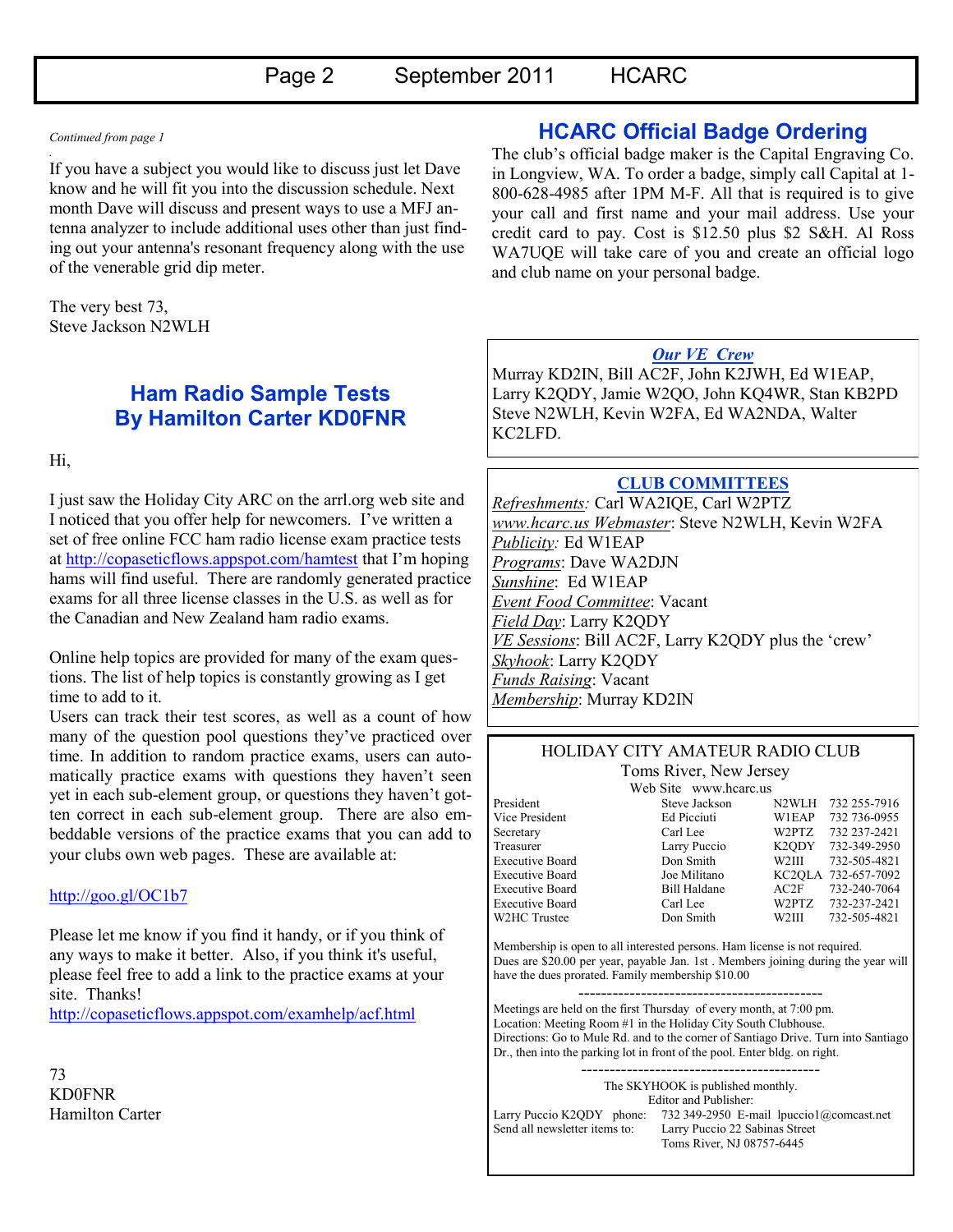Page 3 September 2011 HCARC

#### **Ocean County ARES® News Provided By bob Murdock WX2NJ**

The Atlantic hurricane season starts June 1 and runs through November 30. Now is the time to make preparations if you are in an area which can be affected by hurricanes. The following is an excerpt from Rick Palm, K1CE, from the ARES E-Letter of May 19, 2010:

"As reported in the last issue, it's a bleak outlook for this year's hurricane season. Living on the exposed east coast of Florida, I am personally in the middle of a potential ground zero for catastrophe. It is deeply gratifying to know that Florida is home to some of the finest and most active ARES and RACES planning, training, and exercising in the country. A new statewide ARES emergency plan is in the works, being drafted by an elite group of ARES and State EOC officials. We have had the good fortune of having excellent leaders in our Section Managers and SECs (we have three ARRL Sections in the Sunshine State). I feel that ARES and indeed, Amateur Radio at large, is in very good hands here. It brings to me a sense of safety and security in my home, just a mile or so from the edge of the ocean.

But, I, as well as every radio amateur and citizen in the state also have an obligation for personal preparedness, and planning. Here is what I've done so far for personal readiness: stocked my closet with one case each of canned fruit, mixed vegetables, and baked beans; pasta, instant rice, and about 30 gallons of fresh drinking water. I've laid in a good supply of extra batteries, flashlights, candles, cat food, cat litter, gasoline in extra tanks for the truck and motorcycle. I've pre-bagged sand bags for stacking against rising water. I dusted off the Radio Shack NOAA weather alert radio, plugged it in, tested it, and made sure I had extra batteries for it. I bought several small propane canisters and a stove head for them. I bought a back-up stove as well. Still to do: I need to buy a new hand-held, and will probably buy one of the Yaesu units I tested for June QST's Product Review they are so inexpensive these days! I'll buy an extra battery for the unit, too. I also need a gel cell for my HF and 2 meter radios on the desk here.

As for planning, I know exactly what I will do if threatened by a hurricane: Go straight to the hospital in Daytona Beach, where I work on the ICU. I will stay there until the event is all over. Incidentally, it's the tallest set of buildings around, and a new D-STAR repeater is being placed on top of one of the towers there. I can also bring my cat there for the duration. Hospital administrations think of everything

when it comes to potential disaster situations facing the community - it is deadly serious business.

What's in your closet? What are your plans?, Rick K<sub>1</sub>CE "

As Rick stated, living on Florida he is in the potential ground zero for a catastrophe during severe weather. There are many locations in Ocean County that can be in the same situation, such as the barrier islands, essentially at sea level with one egress point. Make your plans now.

73 de WX2NJ Bob Murdock Ocean County Amateur Radio Emergency Service® EC Ocean County Skywarn Assistant Coordinator

## **Hamfest**

Garden State Amateur Radio Association (GSARA) upcoming Hamfest on Saturday, September 10, 2011 in Tinton Falls.

Note that admission is by the carload, so pack up as many members as you can fit into your vehicle for a total admission of \$5.00

The Hamfest will be held at: MOESC (Formerly MAECOM)

100 Tornillo Way (intersecting with Shafto Rd.)

Tinton Falls, NJ 07712 If you need a map or more help, please email or call me.

Thanks!

Bill, NJ2H 732-982-1792

Gloucester County ARC Upcoming Hamfest on Saturday September 18, 2011 from 8:00 AM to 2:00 PM rain or shine

Admission is \$6.00 Per Ham

The Hamfest will be held at the Gloucester County 4H Fairgrounds

240 Bridgeton Pike (Rt.77)

Mullica Hill, NJ 08062